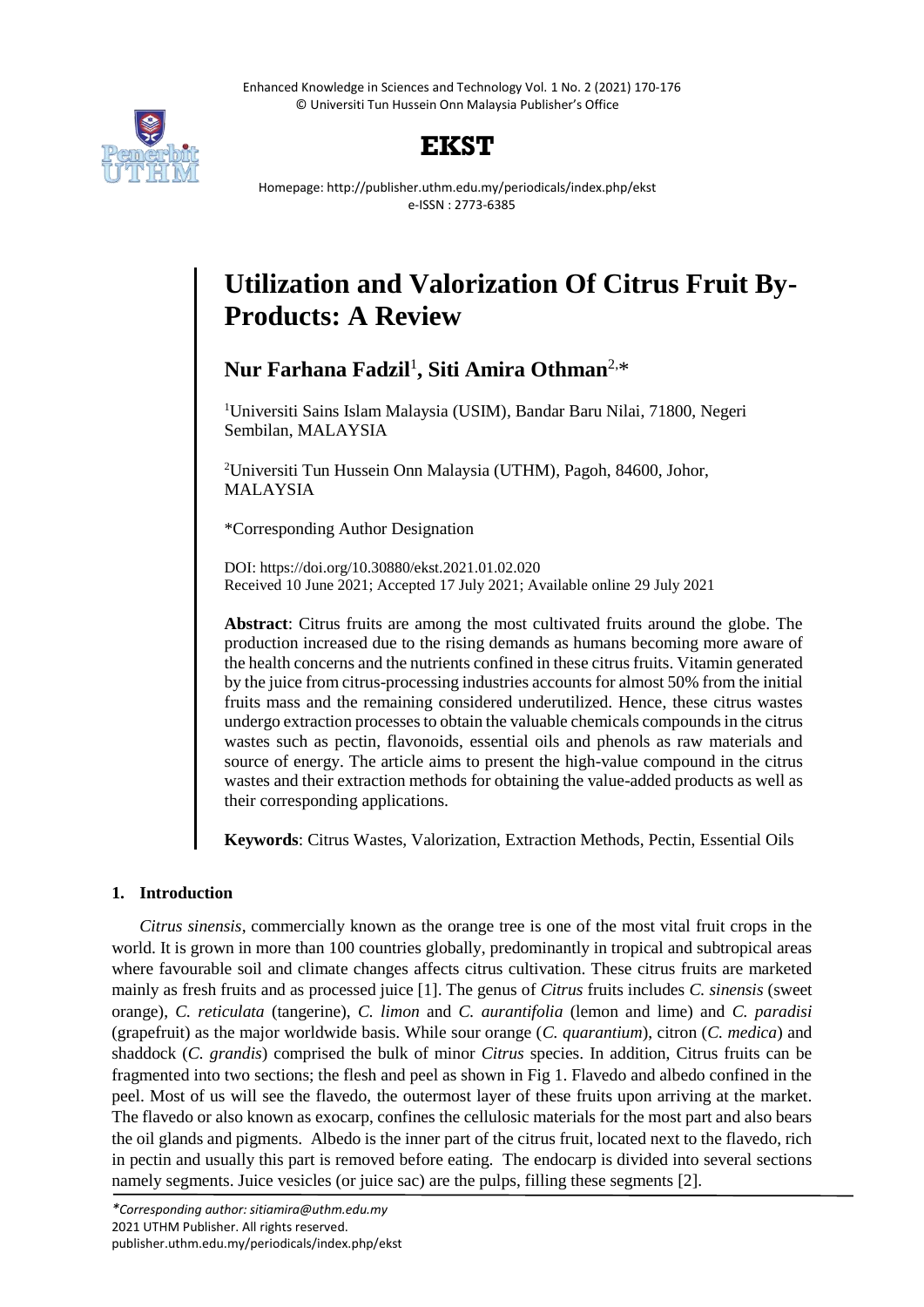

**Figure 1: Segments of the Citrus fruit [3]**

An enormous amount of by-products and residues by the peels are produced during the processing of the citrus fruits. They are discarded or dumped as they do not add values to the products. On another viewpoint, these materials are not part of the food chain making them considered wastes. During juice extraction processing, citrus wastes include more than half of the whole fruits and mainly consists of peels and pressed pulps residual generated by the juicing manufacturing industry, discarded fruits for commercial reasons (such as damaged fruits, different sizes, expired etc.) and fruit discarded that limit the production due to regulations [1].

Over times, these waste products led to significant disposal issues since there were no satisfactory disposal means other than dumping on land alongside the production site. Part of large tracts of land presents an arising risk to local water courses due to the putrefying wastes and in some cases leads to uncontrolled methane production. If it is not managed properly, the major environmental problems associated with citrus peels is its highly fermentable carbohydrate content that escalates its degradation [2].

#### 1.1 Citrus wastes disposal management systems

Three types of wastes commonly generated during the processing of citrus fruits which are solid (such as peels, seeds, rags and sludge), liquid (consists of cannery effluents, overflow of can-cooler, fruit-washing, peeling and sectioning waste waters) and distilled effluents which include the citrus molasses, citric acid and pectin's effluents and peel oil plants. Traditionally and most common citrus wastes management methods are composting, anaerobic digestion, thermolysis, incineration and gasification. Moreover, various methods are used for disposing the citrus waste for instance, the effluents are either released directly into lakes, dumped in the pond, discharged into groves or wells or city sewage system management [6]. Direct disposal of wastes from citrus fruits without proper processing eventually bring about environmental problems. Thus, it is requisite and our responsibility to treat these citrus wastes systematically at the early stage in food industries and other correlate areas.

#### **2. Valorization of citrus by-products**

The phrase waste valorization refers to activities of any industrial processing aimed at reusing, recycling or composting from wastes, residues, useful products or sources of energy [4]. It generally takes form in one of the following activities; (i) residue or by-products processing into raw materials, (ii) exploitation of discarded finished or semifinished products as raw materials or sources of energy,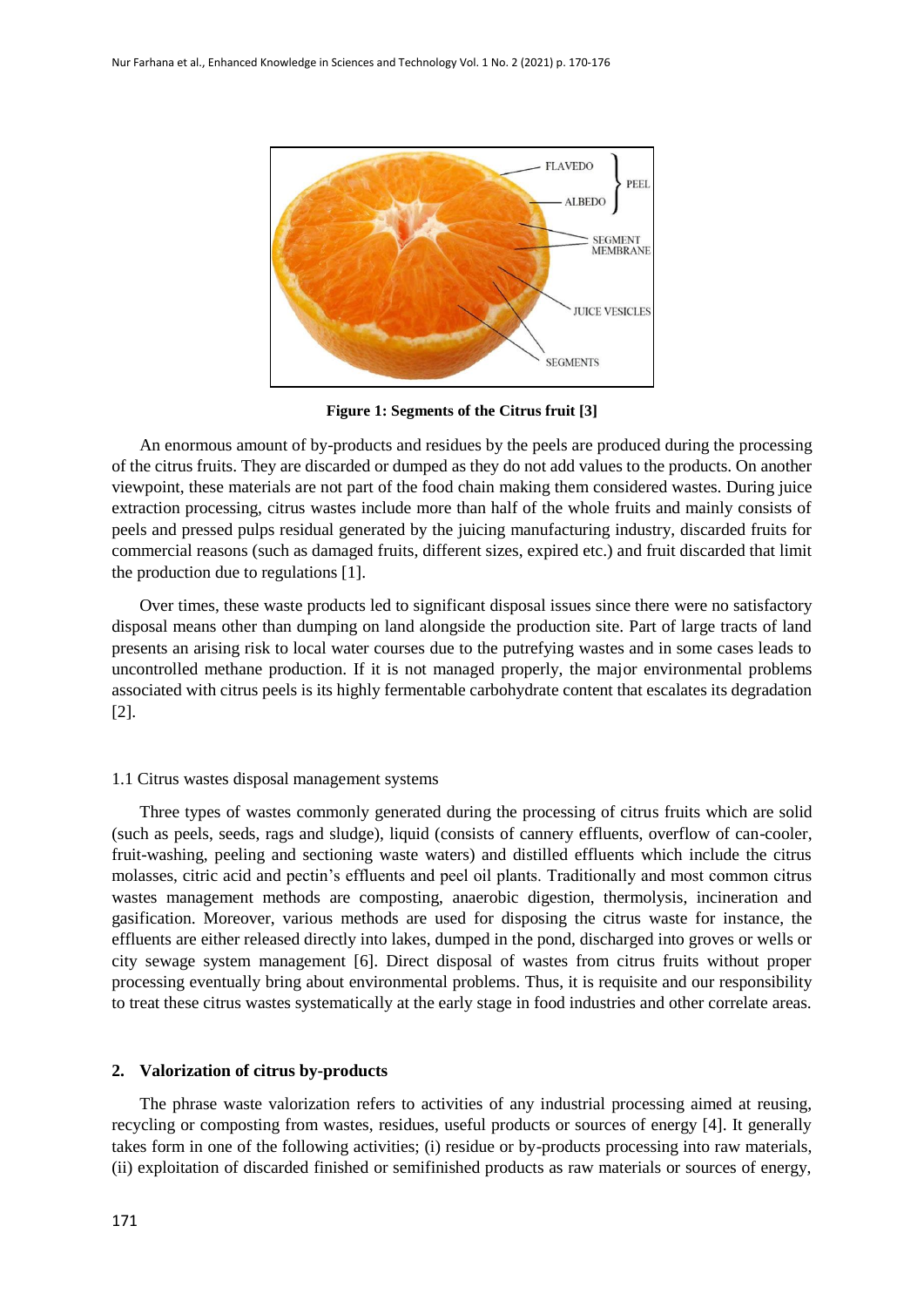(iii) waste materials' utilization during stages in the manufacturing process and lastly (iv) incorporation of residues materials to finished products. According to environmental regulation, wastes types used in valorization are typically considered non-hazardous and differs from household wastes. This is because, waste valorization involves a large magnitude of production-related wastes and by-products' processing and is much more homogeneous [4][5].

Chemical composition confined in the solid citrus wastes including soluble sugars (6-8%), primarily fructose, glucose and sucrose. Structural polysaccharides (1.5-3%) like cellulose, hemicellulose and pectin. Besides that, lignin-like compounds for examples flavonoids and essential oils (83-97%) particularly D-limonene could also be found in these solid residues [7][8]. Several factors such as growing conditions, variety and climatic changes influenced the relative composition of citrus waste [8]. The sustainable potential of citrus wastes utilization is to be used as biofuel by converting them into bioethanol, as a source of renewable energy. A source of renewable energy and value-added derived products depends on the chemical composition for biorefinery processes [7]. These by-product valorizations offer several benefits which are environmental protection, economic gains and consumers' lives improvements, thanks to the use of natural products. Extraction of citrus essential oils can be used in various foods, as a food flavouring ingredient. In pharmaceuticals due to its antibacterial and antiinflammatory effects. As well as daily-used products such as soaps, perfumes and cosmetics [8].

#### **3. Utilization of citrus wastes into environmentally sustainable products**

#### 3.1 Direct use of citrus wastes

Citrus by-products are directly utilized as feedstuff. Introducing citrus wastes for ruminant nutrient is possible due to the availability of soluble fibers and ruminant's ability to ferment a large amount of fibers [9]. One of the applications of citrus wastes is it use as an organic fertilizer in agriculture industry. Aside from citrus fruits, there are also several agro-wastes being studied and used including banana peels, watermelon, pineapple and papaya. In 2015, Lim et al conducted a research and studied the production of citrus fertilizers using the fermentation method. The effectiveness of the citrus-based fertilizers was determined by applying them on mustard plants. However, results show that the citrus has low pH, illustrated high acidity that needs to be redeveloped for better characteristics [10].

Orange peels conversion into fertilizers by composting are successfully achieved by adjusting the pH value, C/N ratio and moisture content to 6.3, 24:1 and 60% moisture content respectively. The modified substrate was piled under shelter and entirely composted within 30 days, with regular turning and watering and thermophilic phase between 65-70 days [11]. In another study proven that Citric peel powder has high Nitrogen content (9.1 mg/g) combined with the alkaline peel powder with high Phosphorous content (4.2 mg/g) and Potassium (2.1 mg/g). Acidic peel (citric powder) helps minimise the soil salinity while alkaline peel powder is used to reduce the presence of acidity content in the soil [12].

Besides, citrus peel could also act as a cost-effective and efficient biosorbents to remove dye, metals and organic pollutants from an industrial water stream. The predominant type of polysaccharides in the citrus wastes cell walls is pectin which accounts 40% of the dry matter. Pectin substance are commonly known to strongly bind metal cations in aqueous solution due to the carboxyl functions of galacturonic acid [13].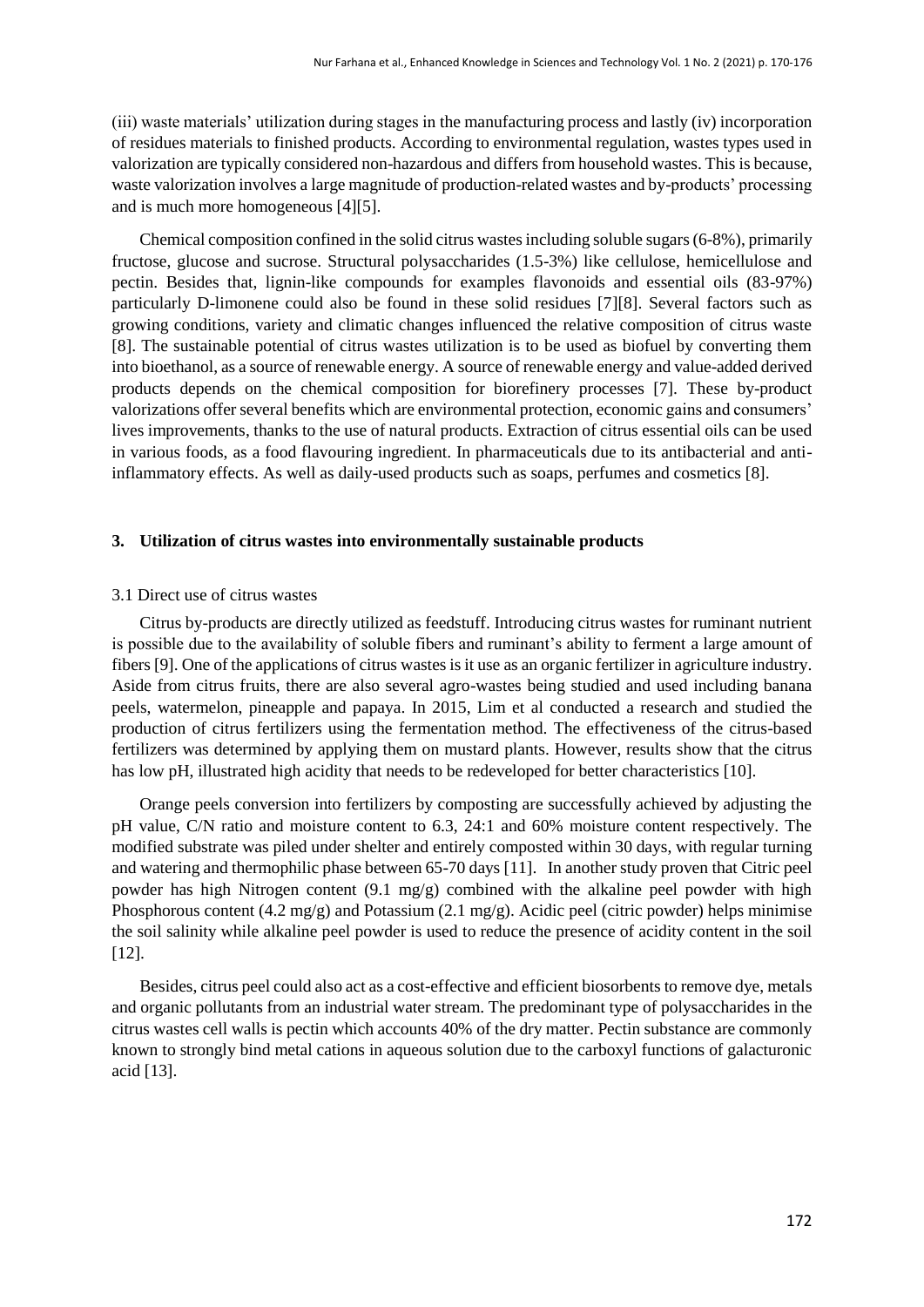#### 3.2 Extraction of high-value chemical compound

## 3.2.1 Pectin

Pectin is a polysaccharides polymer compound present at higher plants, widely distributed in the cell walls of the roots, stems, leaves and oranges. It is the main component for dietary fibers with excellent gelling and emulsion stabilities. Presently, pectin is widely used in the food industry, pharmaceutical and chemical industries and other specific applications. As citrus peels confine high levels of pectin, it can be reused and recycle as raw materials for pectin extraction. Pectin substances are commonly used in the commercial and home production of jams, jellies, confectionary products and baking fillings due to its gelling ability [11]. It is also being processed as a thickeners and stabilizers in milk products, as chocolate milk and as cosmetics emulsifiers, cold creams and soap [2][15]. Pectin is also suggested as a drug carrier injected intramuscularly because pectin delayed the drug absorption enabling more prolonged effect such as in insulin-pectin and pectin-penicillin preparations. Pectin is industrially extracted in a chemical way with incorporation of strong acids such as hydrochloric, nitric, oxalic and sulfuric acids but they are environmentally hazardous [11][18]. Therefore, 'green labeled' pectin could be produced by an alternative of enzyme usage such as pectinolytic, cellulolytic and hemicellulolytic [2]. Pectin extraction from citrus peels can be optimized with regards to the concentration of enzyme, water: peel ratio, temperature and treatment duration. Increased of pectin liberation achieved at 37°C (compared to 25°C) for 24 h. Water: peel ratio less than 12:1, could reduce the pectin released period [11].

In additions, pectin and its derivatives also appear to have inherent therapeutics properties specifically in malfunction and digestive tract cases. It is prepared and employed as a supportive measure for infant diarrhea and other alimentary tract disorders cases [14]. One of the hot topics currently is in food packaging to develop innovative active packaging, based on natural antioxidant and antimicrobial agents where citrus wastes are incorporated. Sustainable, biodegradable PLA-based active packaging is developed by incorporating the natural antioxidants from agri-food wastes. The antioxidants from orange peels wastes are extracted through hydro-alcoholic extraction then spray-dried with pectin or cyclodextrins as carrier materials [15].

#### 3.2.2 Citrus Essential Oils (CEOs)

Citrus essential oils are a mixture of complex hydrocarbon and oxygenated derivatives consisting of functional groups such as aldehydes, alcohols, ketones and other molecules including esters and organic acids. These essential oils contained in oil glands or sacs located in flavedo [2][6][11]. Factors such as variety, seasons, geographic locations and ripening stages influenced the variety of CEOs composition in the citrus fruits. There are around 20-60 compounds exists per CEO. D-limonene is the prime component with concentrations varies between 32% and 98% depends on the citrus genus a hydrocarbon classified as cyclic terpene [2][6]. Citrus wastes as a source of D-limonene as shown in Fig. 2, also used for building chemical structure such as biosolvent as an alternative of halocarbon solvent. Fragrance compound can also be produced from D-limonene [9].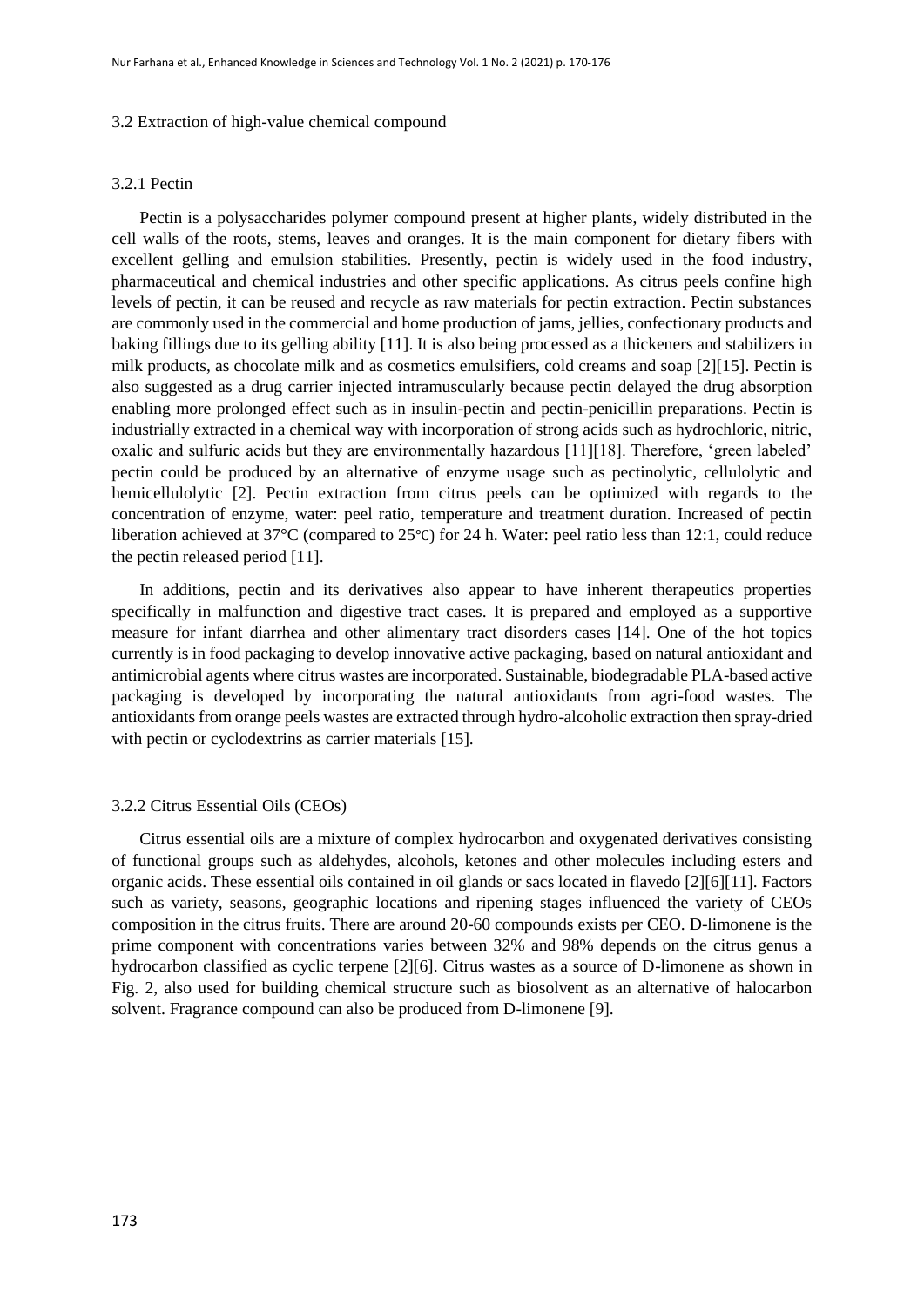

**Figure 2: Illustration of D-limonene chemical structure [11]**

Extraction of essential oil from the citrus peels is viable since this by-product has high added value. Techniques for EOs extraction such as supercritical fluid extraction, ultrasound, subcritical water extraction, the process of control drop pressure and microwave steam distillation (MSD) are more compatible compared to steam distillation (SD) and hydrodistillation as there two methods prolonged extraction time and thus chemical modification and loss occur [2]. The applications of CEOs spread from cosmetics, packaging, pharmaceuticals and formulation of food [11][16]. MSD technique accelerated the extraction process without changing the composition of volatile oil. MSD effectiveness over SD is contributed by the cell structure pronounced alteration, specifically compartment of cell wall by microwaves [6]. In this modern era, consumer's growing health concerns make them turn their views from commercial antimicrobial into natural microbials to manage food contamination and deterioration. Essential oils possess these properties against a broad spectrum of pathogens. Extraction of CEOs from citrus wastes also benefits as an antifungal agent. The employment of citrus essential oils helps to minimize the fungal growth and contamination while extending the shelf-life of food products. Essential oil of *C. Limon* was used to controls pathogens of fungal plants that attacking the grapevines [16].

#### **4. Conclusion**

Citrus fruits are included among the most widely cultivated and commercially beneficial in tropical and subtropical areas. It confined valuable juice vitamins and important dietary in our life. The huge amounts of citrus wastes are actively processed in order for high-value compounds such as flavonoids, phenolic, d-limonene, pectin and cellulose in the citrus wastes for greener products development. The potential extraction methods for these chemical compounds including microwave extraction, ultrasonic and supercritical fluid extraction are also important as an alternative of traditional techniques. Thus, these products can be actively used in pharmaceuticals, food industries, packaging and food formulations industries.

#### **Acknowledgement**

The authors would like to thank the Faculty of Applied Sciences and Technology, Universiti Tun Hussein Onn Malaysia for its support.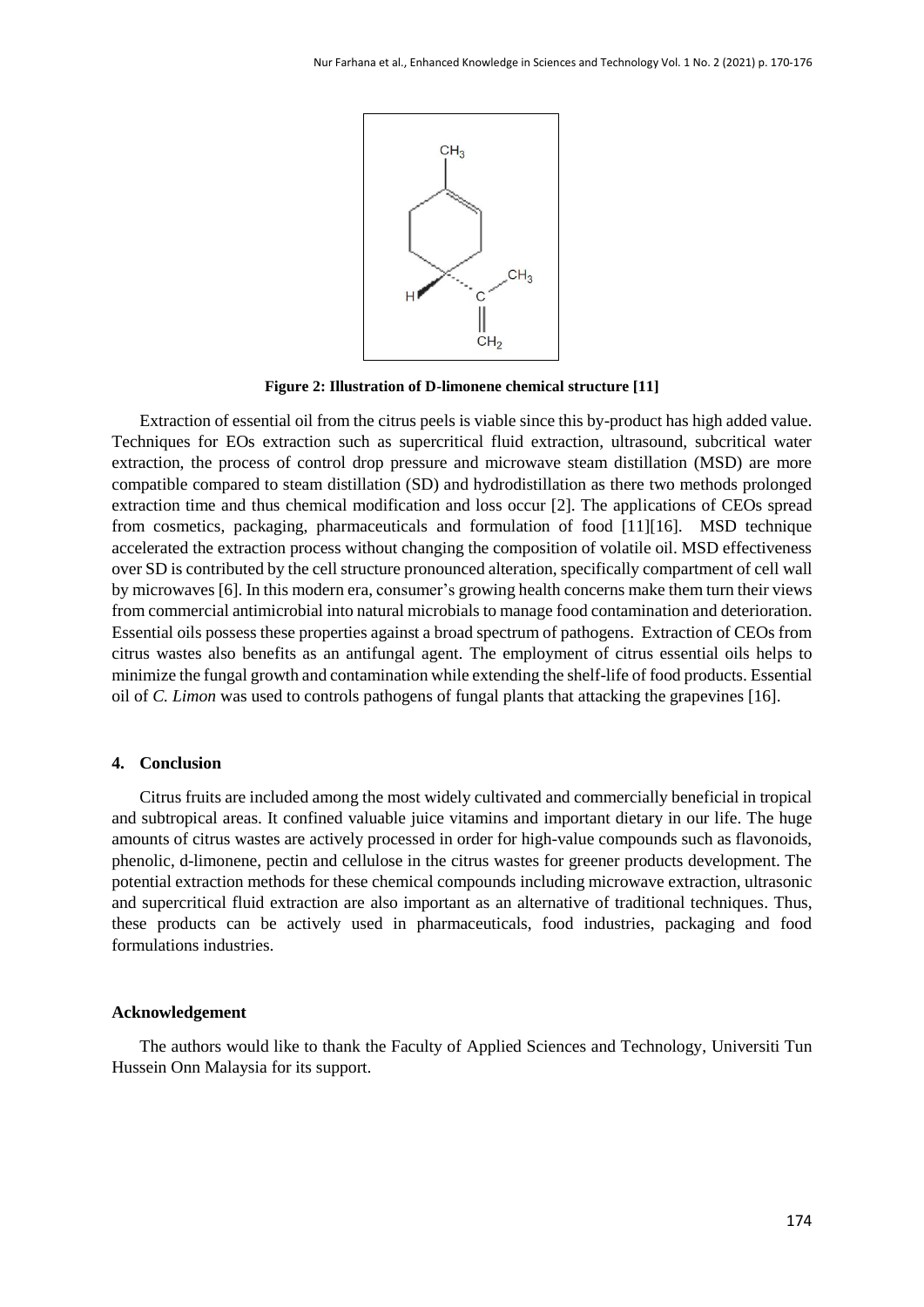## **References**

- [1] M. D. Köse and O. Bayraktar, "Valorization of citrus peel waste", Natural Volatiles and Essential Oils, 5(2), p. 10-18, 2018.
- [2] D. Mamma and P. Christakopoulos, "Biotransformation of Citrus By-Products into Value Added Products", Waste and Biomass Valorization, 5(4), 529–549, 2014.
- [3] An Integrated Approach to Mandarin Processing: Food Safety and Nutritional Quality, Consumer Preference, and Nutrient Bioaccessibility - Scientific Figure on ResearchGate. Available from: [https://www.researchgate.net/figure/Anatomy-of-Citrus](https://www.researchgate.net/figure/Anatomy-of-Citrus-unshiu_fig1_319163074)[unshiu\\_fig1\\_319163074](https://www.researchgate.net/figure/Anatomy-of-Citrus-unshiu_fig1_319163074) [accessed 7 Jun, 2021]
- [4] American Institute of Chemical Engineers (AIChE). Waste Valorization [Online]. Accessed Jun 6, 2021 from<https://www.aiche.org/topics/energy/waste-valorization>
- [5] J. D. Kabongo, "Waste Valorization", In: Idowu S.O., Capaldi N., Zu L., Gupta A.D. (eds) Encyclopedia of Corporate Social Responsibility, Springer, Berlin, Heidelberg, 2013.
- [6] K. Sharma, N. Mahato, M. H. Cho and Y. R. Lee, "Converting citrus wastes into value-added products: Economic and environmentally friendly approaches", Nutrition, 34, p. 29-46, 2017.
- [7] Rivas-Cantu, R. C., Jones, K. D., & Mills, P. L. (2013). A citrus waste-based biorefinery as a source of renewable energy: Technical advances and analysis of engineering challenges. Waste Management and Research, 31(4), 413–420.<https://doi.org/10.1177/0734242X13479432>
- [8] M. Boukroufa, C. Boutekedjiret and F. Chemat, "Development of a green procedure of citrus fruits waste processing to recover carotenoids", Resource-Efficient Technologies, 3(3), p. 252- 262, 2017.
- [9] M. Raimondo, F. Caracciolo, L. Cembalo, G. Chinnici, B. Pecorino and M. D'Amico, " Making virtue out of necessity: Managing the citrus waste supply chain for bioeconomy applications", Sustainability (Switzerland), 10(12), p. 1-20, 2018.
- [10] S. F. Lim and S. U. Matu, "Utilization of agro-wastes to produce biofertilizer", International Journal of Energy and Environmental Engineering, 6(1), p. 31-35, 2015.
- [11] J. Ángel Siles López, Q. Li and I. P. Thompson, "Biorefinery of waste orange peel", Critical Reviews in Biotechnology, 30(1), p. 63-69, 2010.
- [12] H. Jariwala and H. S. Syed, "Study on Use of Fruit Peels Powder as a Fertilizer", In Conference: Recent Advances in Environmental Sciences and Engineering, (August), p. 1-4, 2017.
- [13] S. Kamsonlian, S. Suresh, C. B. Majumder and S. Chand, "Characterization of Banana and Orange Peels: Biosorption Mechanism", International Journal of Science Technology & Management, 2(4), p. 1-7, 2011.
- [14] E. Abebe Alamineh, "Extraction of Pectin from Orange Peels and Characterizing Its Physical and Chemical Properties, American Journal of Applied Chemistry, 6(2), p. 51, 2018.
- [15] A. Bassani, S. Montes, E. Jubete, J. Palenzuela, A. P. Sanjuán and G. Spigno, "Incorporation of waste orange peels extracts into PLA films", Chemical Engineering Transactions, 74, p. 1063-1068, 2019.
- [16] H. Bora, M. Kamle, D.K. Mahato, P. Tiwari and P. Kumar, "Citrus Essential Oils (CEOs) and Their Applications in Food: An Overview", Plants, 9, p. 357, 2020.